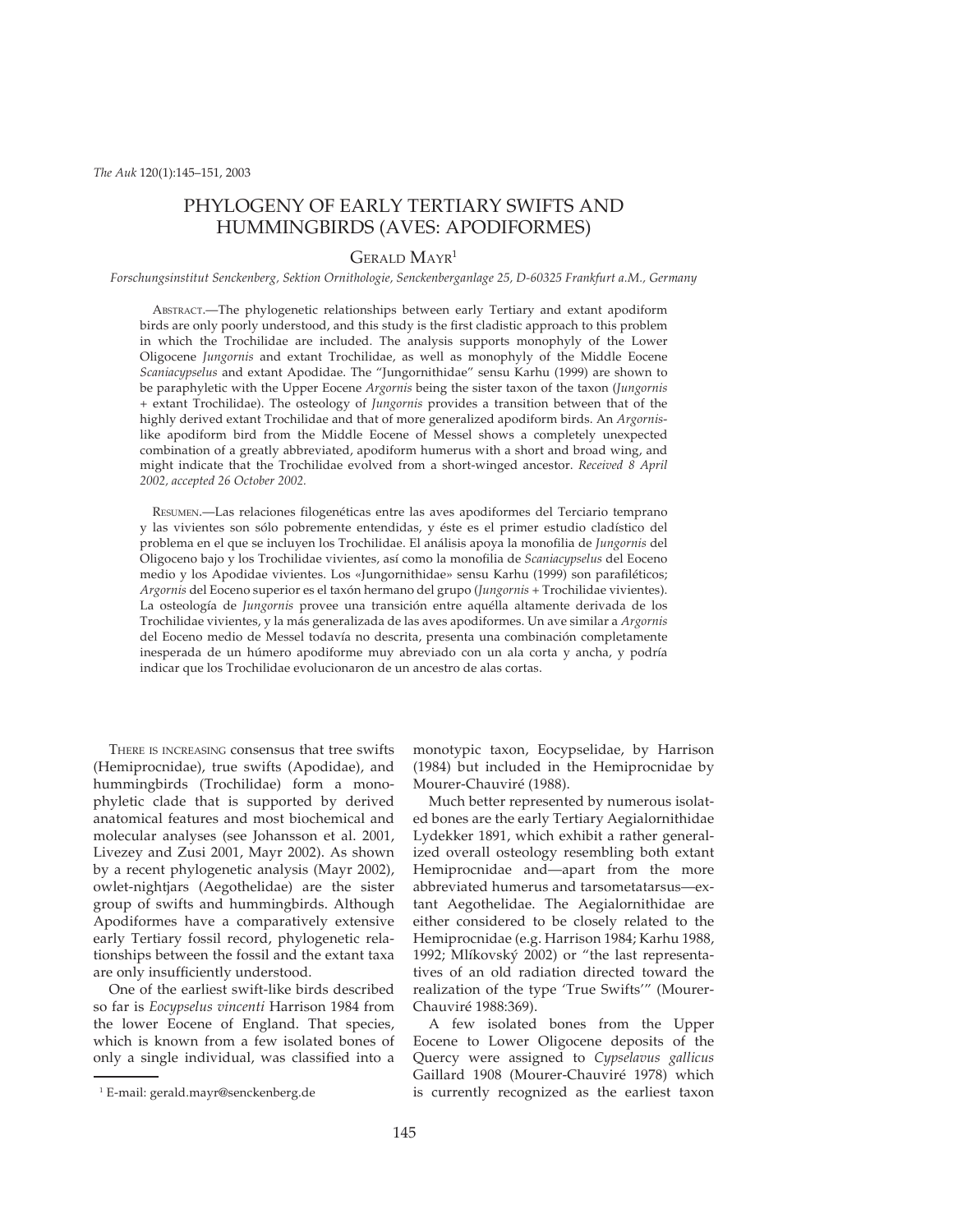of the Hemiprocnidae (Harrison 1984, Peters 1985, Mourer-Chauviré 1988). The earliest certain members of the Apodidae belong to *Scaniacypselus* Harrison 1984, which includes two species from the Middle Eocene of Denmark and Germany (Harrison 1984, Peters 1985, Mayr and Peters 1999).

Crown group Trochilidae have no early Tertiary fossil record. However, Karhu (1988) described a new apodiform taxon, *Jungornis tesselatus*, from the Lower Oligocene of the Northern Caucasus which agrees with extant Trochilidae in highly characteristic derived features of the humerus (Karhu 1988, 1992). Karhu (1988) classified *J. tesselatus* into a new taxon, Jungornithidae, to which he later (Karhu 1999) assigned the Upper Eocene species *Argornis caucasicus* Karhu 1999. Both *Jungornis* and *Argornis* are known from wing elements of a single individual only, and *A. caucasicus* clearly exhibits a less specialized wing morphology than *J. tesselatus*.

The only phylogenetic analysis of fossil apodiform birds in which the proposed relationships are depicted in some sort of phylogenetic tree is by Harrison (1984) who assumed a major split between a hemiprocnid and an apodid lineage (a recent cladistic analysis of apodiform birds by Dyke [2001] is based on a largely incorrect character matrix [see Mayr 2001] and is thus not discussed in the following). However, whereas Harrison (1984) listed some derived characters to support the apodid lineage, assignment of the taxa *Eocypselus*, *Aegialornis*, and *Cypselavus* to the hemiprocnid lineage was based on plesiomorphic characters ("more generalized humeral structure," "long slender

ulna" with "more generalized proximal end;" see Harrison 1984:172).

Except for Karhu (1988, 1992, 1999), most authors further omitted the Trochilidae from their comparisons, and the present study is the first cladistic approach to the phylogeny of early Tertiary Apodiformes in which hummingbirds are included.

#### MATERIALS AND METHODS

Anatomical terminology follows Baumel and Witmer (1993) and Vanden Berge and Zweers (1993), if not indicated otherwise. Comparisons with extant taxa are based on skeletons in the collection of Forschungsinstitut Senckenberg; concerning extant Apodiformes the following species were studied: Aegothelidae: *Aegotheles cristatus*; Hemiprocnidae: *Hemiprocne comata*; Apodidae: *Chaetura vauxi*, *Apus apus*, *Collocalia vanikorensis*, *Co. salangana*; Trochilidae: *Phaethornis pretrei*, *Glaucis hirsuta*, *Amazilia versicolor*, *Archilochus colubris*, *Calypte anna*, *Anthracothorax* sp., and *Chrysolampis mosquitus*. Information on osteology of the Cypseloidinae (Apodidae) is based on illustrations and descriptions in Cohn (1968), Ballmann (1976), and Collins (1976a).

The phylogenetic tree was constructed with the phylogenetic software PAUP (version 3.1; Swofford 1993), using a data set of 27 anatomical characters (see Appendix and Table 1 for character descriptions and data matrix). The only multistate character was coded as "ordered". Unknown characters for particular taxa were coded as "missing". The shortest tree was found with the exhaustive search option, and the analysis was run with the delayed transformation (DELTRAN) mode. The consistency index (CI), retention index (RI), and rescaled consistency index (RC) were calculated. Robustness of the tree was tested with a bootstrap analysis of 1,000 replicates. Extant Podargidae

TABLE 1. Character matrix of 27 morphological characters for fossil and recent apodiform birds (see Appendix for character definitions). Unknown character states are indicated by "?"; polymorphic characters are coded as "01". Podargidae and Aegothelidae were used for outgroup comparisons.

|                | Character |          |                  |                |          |            |              |          |          |               |          |          |          |          |                   |            |          |            |          |   |          |                         |          |          |          |          |          |
|----------------|-----------|----------|------------------|----------------|----------|------------|--------------|----------|----------|---------------|----------|----------|----------|----------|-------------------|------------|----------|------------|----------|---|----------|-------------------------|----------|----------|----------|----------|----------|
| Taxon          |           | 1 2 3    |                  | $\overline{4}$ | 5.       | 6          |              | 8        | 9        | 10            |          | 11 12    | - 13     |          | 14 15 16 17 18 19 |            |          |            |          |   |          | 20 21 22 23 24 25 26 27 |          |          |          |          |          |
| Podargidae     | $\left($  | $\left($ | $\left( \right)$ | $\theta$       | $^{(1)}$ | $^{\circ}$ | $\mathbf{0}$ | $\theta$ | $\theta$ | 0             | 0        | $\theta$ | $\theta$ | $\theta$ | 0                 | $^{\circ}$ | $\Omega$ | $\Omega$   | $\theta$ | 0 |          |                         | 0        | $_{0}$   | $\theta$ | $\left($ | $\Omega$ |
| Aegothelidae   | $\Omega$  | $\Omega$ | $\Omega$         |                | 0        |            | $\Omega$     | $\Omega$ | $\Omega$ | 0             | 0        | $\Omega$ | $\Omega$ | $\Omega$ | 0                 | $\Omega$   | 0        | $\Omega$   | $\Omega$ | 0 | $\Omega$ | $\Omega$                | $\Omega$ | $\Omega$ | $\theta$ |          |          |
| Aegialornis    | 0         | $\Omega$ |                  |                | 0        |            | 0            |          |          | 0             | 0        | $\Omega$ | $\Omega$ | $\Omega$ | 0                 | $\Omega$   | $\Omega$ | $\Omega$   | $\Omega$ |   | $\Omega$ | $\Omega$                |          | $\Omega$ | $\Omega$ |          |          |
| Argornis       | $\Omega$  | $\Omega$ | $\Omega$         |                |          |            |              | $\Omega$ | 0        |               |          | $\Omega$ | $\Omega$ | $\Omega$ | $\Omega$          | $\Omega$   | $\Omega$ |            |          | 0 | $\Omega$ | $\Omega$                |          |          |          |          |          |
| Jungornis      |           | $\Omega$ | $\Omega$         | 0              |          |            |              |          |          |               |          | ∩        |          |          |                   | $\Omega$   | 0        |            |          |   |          |                         |          |          |          |          |          |
| Trochilidae    |           | $\Omega$ |                  | 0              |          |            | 0            |          |          |               |          | 0        |          |          |                   | $\Omega$   |          |            |          | 0 | $\Omega$ | $\theta$                | $\Omega$ |          | $\Omega$ |          |          |
| Hemiprocnidae  | $\Omega$  |          |                  | 0              |          |            | 0            | $\Omega$ | $\Omega$ |               | 0        | $\Omega$ | $\Omega$ | $\Omega$ | $\Omega$          |            |          | $\Omega$   | $\Omega$ |   | 0        | $\Omega$                |          |          |          |          |          |
| Scaniacypselus |           |          |                  |                |          |            | 0            |          |          | $\mathcal{D}$ | $\Omega$ |          | $\Omega$ | $\Omega$ | $\Omega$          |            |          | $\Omega$   | $\Omega$ | ? |          |                         |          |          |          |          |          |
| Apodidae       |           |          |                  |                |          |            |              |          |          |               |          |          | $\Omega$ | $\Omega$ | $\Omega$          |            |          | $^{\circ}$ | $\Omega$ |   |          |                         |          |          |          |          |          |
| Eocypselus     | $\Omega$  | $\Omega$ |                  |                |          |            |              | 0        |          |               |          | $\Omega$ | $\Omega$ | $\Omega$ | 0                 | 0          | 0        | $\Omega$   | $\Omega$ | 0 |          |                         |          |          |          |          |          |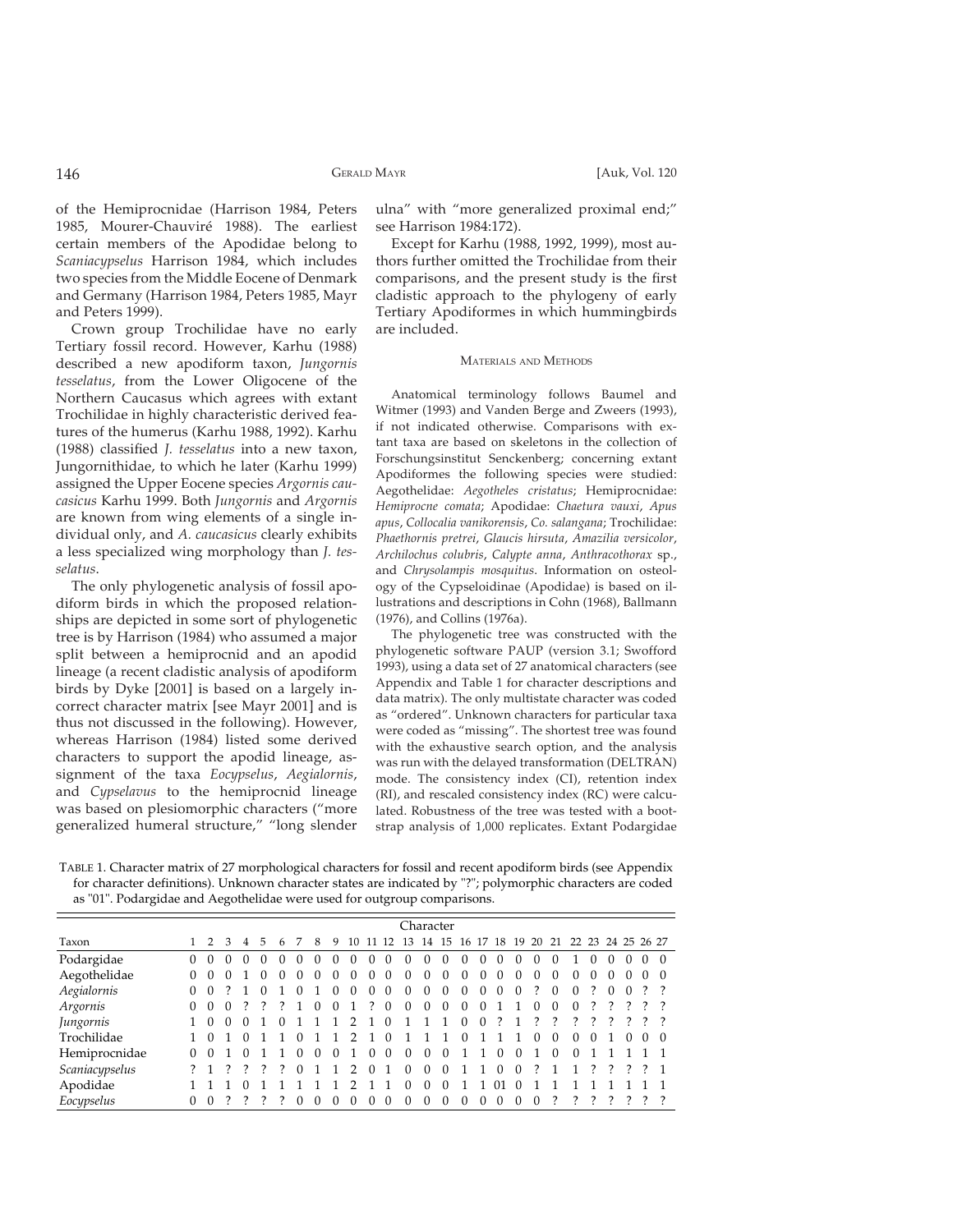(*Podargus strigoides*) and Aegothelidae (*Aegotheles cristatus*) were used for outgroup comparisons.

#### RESULTS

The phylogenetic analysis of the character matrix (Table 1) resulted in 10 most-parsimonious trees, the consensus tree of which is shown in Figure 1.

The analysis supported monophyly of a clade including all apodiform taxa except *Eocypselus* and *Aegialornis*. Within that group, two lineages can be distinguished that include swifts and tree-swifts on the one hand, and hummingbirds on the other.

Monophyly of a clade including extant Hemiprocnidae, the fossil *Scaniacypselus*, and extant Apodidae is in concordance with previous phylogenetic hypotheses. Monophyly of the taxon (*Scaniacypselus* + extant Apodidae) received high bootstrap support; derived characters that support monophyly of extant Apodidae to the exclusion of *Scaniacypselus* are the greatly abbreviated proximal pedal phalanges (see figure 4 in Peters 1985 for absence of this feature in *Scaniacypselus szarskii*) and the absence of a well-marked fossa musculi brachialis (that fossa is visible in the type specimen of *S. wardi*).

The analysis further showed that the Jungornithidae sensu Karhu (1999) are paraphyletic and resulted in monophyly of the taxon (*Argornis* + [*Jungornis* + extant Trochilidae]). Sister group relationship between *Argornis* and the taxon (*Jungornis* + extant Trochilidae) is in concordance with the temporal occurrence of the fossil genera, with the Upper Eocene *Argornis* being geologically older than the Lower Oligocene *Jungornis*. Monophyly of *Jungornis* and extant Trochilidae is further supported by the fact that in *Jungornis*, as in extant hummingbirds, the *M. biceps brachii* has a single insertion on the ulna, whereas that muscle inserts on the radius only in extant Apodidae, and on both the ulna and the radius in extant Hemiprocnidae, the fossil *Argornis*, and most other birds (see Karhu 1999). Monophyly of extant Trochilidae to the exclusion of *Jungornis* is supported by numerous derived features including a peculiar morphology of the coracoid in which the processus procoracoideus is connected to the processus acrocoracoideus by an osseous bridge (Fig. 2).



FIG. 1. Strict consensus tree of ten most-parsimonious trees (Length =  $41$  steps, CI = 0.68, RI = 0.74, RC = 0.51) resulting from a phylogenetic analysis of the character matrix in Table 1. Internal nodes are numbered, bootstrap values of 1,000 replicates are given in parentheses. In all of the resulting trees, the nodes are supported by the following characters (the numbers refer to Table 1; asterisked characters have  $CI = 1.0$ ): node 1–5\*, 10, 24\*; node 2–3, 16\*, 17, 20\*, 23\*, 25\*, 26\*, 27\*; node 3–2\*, 8, 9, 10, 12\*, 21\*, 22; node 4–18\*, 19\*; node 5–1, 8, 9, 10, 11, 13\*, 14\*, 15\*.



FIG. 2. Left coracoid of apodiform birds in comparison. (A) *Eocypselus vincenti* (Eocypselidae, Lower Eocene); (B) *Argornis caucasicus* (Upper Eocene, after Karhu 1999); (C), *Jungornis tesselatus* (Jungornithidae, Lower Oligocene, after Karhu 1999); (D) *Glaucis hirsuta* (Trochilidae, recent); (E) *Aegotheles cristatus* (Aegothelidae, recent); (F) *Hemiprocne comata* (Hemiprocnidae, recent); (G) *Apus apus* (Apodidae, recent). (1) Extremitas omalis; all figures slightly schematic and not to scale.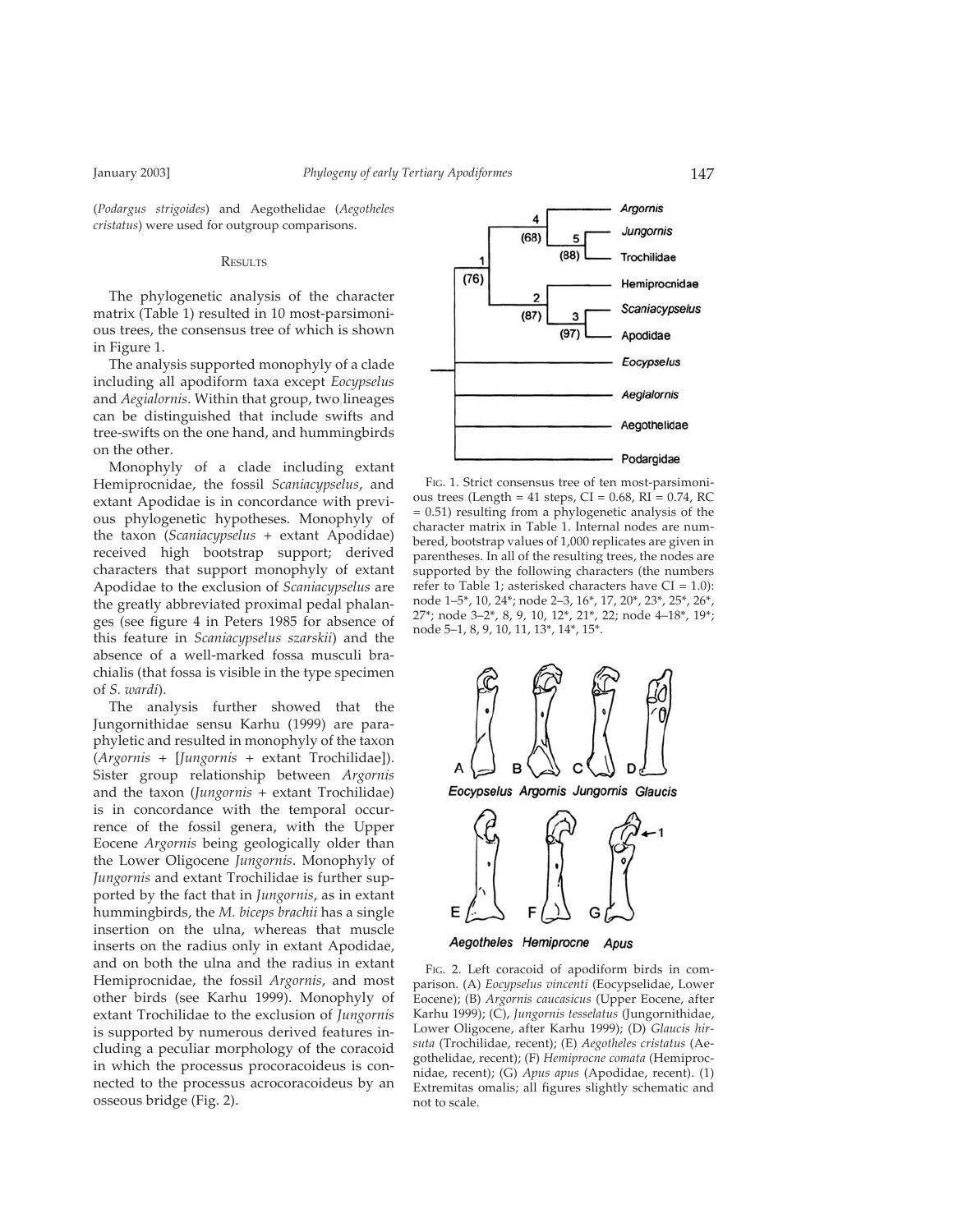#### **DISCUSSION**

As already noted by Karhu (1999), the fossil record of apodiform birds is in agreement with monophyly of swifts and hummingbirds. Monophyly of the taxon (*Jungornis* + Trochilidae) is supported by unique derived characters, and the osteology of *Jungornis* provides a transition between the highly derived morphology of extant Trochilidae and that of a more generalized apodiform bird (Figs. 2 and 3).

The nectarivorous hummingbirds evolved a derived mode of hovering flight that allows them to remain virtually motionless in front of flowers. Probably as an adaptation to their unique way of locomotion, extant Trochilidae have unusually short wings (Rayner 1988) that differ from the long and pointed wings of swifts.

The feathering of either *Argornis* or *Jungornis* is unknown, but there is a specimen (Fig. 4) of an apodiform bird from the Middle Eocene of Messel, Germany, which is osteologically very similar to *Argornis* and in which the wing and tail feathers are excellently preserved (Mayr 2003). As in *Argornis*, the robust humerus is strongly abbreviated and bears a poorly developed processus musculi extensor metacarpi radialis which is much more protruding in other apodiform taxa with a similarly abbreviated humerus (i.e. *Jungornis*, extant Trochilidae, and the Apodidae; see Fig. 3). The Messel apodiform further exhibits the diagnostic characters that support monophyly of the taxon (*Argornis* + [*Jungornis* + extant Trochilidae]) (see Fig. 1). Most unusual and completely unexpected is the combination of a short and stout humerus with a short and broad wing, the tip of which is completely preserved in the specimen. If it is a stem group representative of the Trochilidae, the Messel apodiform might indicate that strongly elongated wings indeed are synapomorphic for the taxon (Hemiprocnidae + Apodidae) and that the Trochilidae evolved from a rather shortwinged ancestor.

It has been assumed that hummingbirds evolved from insectivorous ancestors (e.g. Cohn 1968) and underlying the phylogeny in Figure 1, a "swift-like" or "aegothelid" beak almost certainly was present in the last common ancestor of the Apodiformes and is thus plesiomorphic for the taxon (*Jungornis* +Trochilidae). Hovering



FIG. 3. Caudal surface of left humeri of apodiform birds in comparison. (A) *Argornis caucasicus* (Upper Eocene, after fig. 2f in Karhu 1999); (B) *Jungornis tesselatus* (Jungornithidae, Lower Oligocene, after fig. 2c in Karhu 1992, fig. 2r in Karhu 1999; the specimen is somewhat flattened and the crista deltopectoralis originally might have protruded more cranially); (C) *Amazilia versicolor* (Trochilidae, recent); (D) *Hemiprocne comata* (Hemiprocnidae, recent); (E) *Scaniacypselus wardi* (Apodidae, Middle Eocene); (F) *Apus apus* (Apodidae, recent); (G) *Aegotheles cristatus* (Aegothelidae, recent); (H) *Aegialornis gallicus* (Aegialornithidae, Upper Eocene, after fig. 1a in Collins 1976b), *Eocypselus vincenti* (Eocypselidae, Lower Eocene). (1) Processus musculi extensor metacarpi radialis; (2) distal protrusion on caput humeri; (3) tuberculum musculi pronator superficialis. All figures slightly schematic and not to scale.

ability of hummingbirds might have primarily evolved as an adaptation for gleaning insects from the underside of leaves (Cohn 1968) or around flowers and was a preadaptation for the highly derived nectarivory of extant Trochilidae (Mayr and Manegold 2002).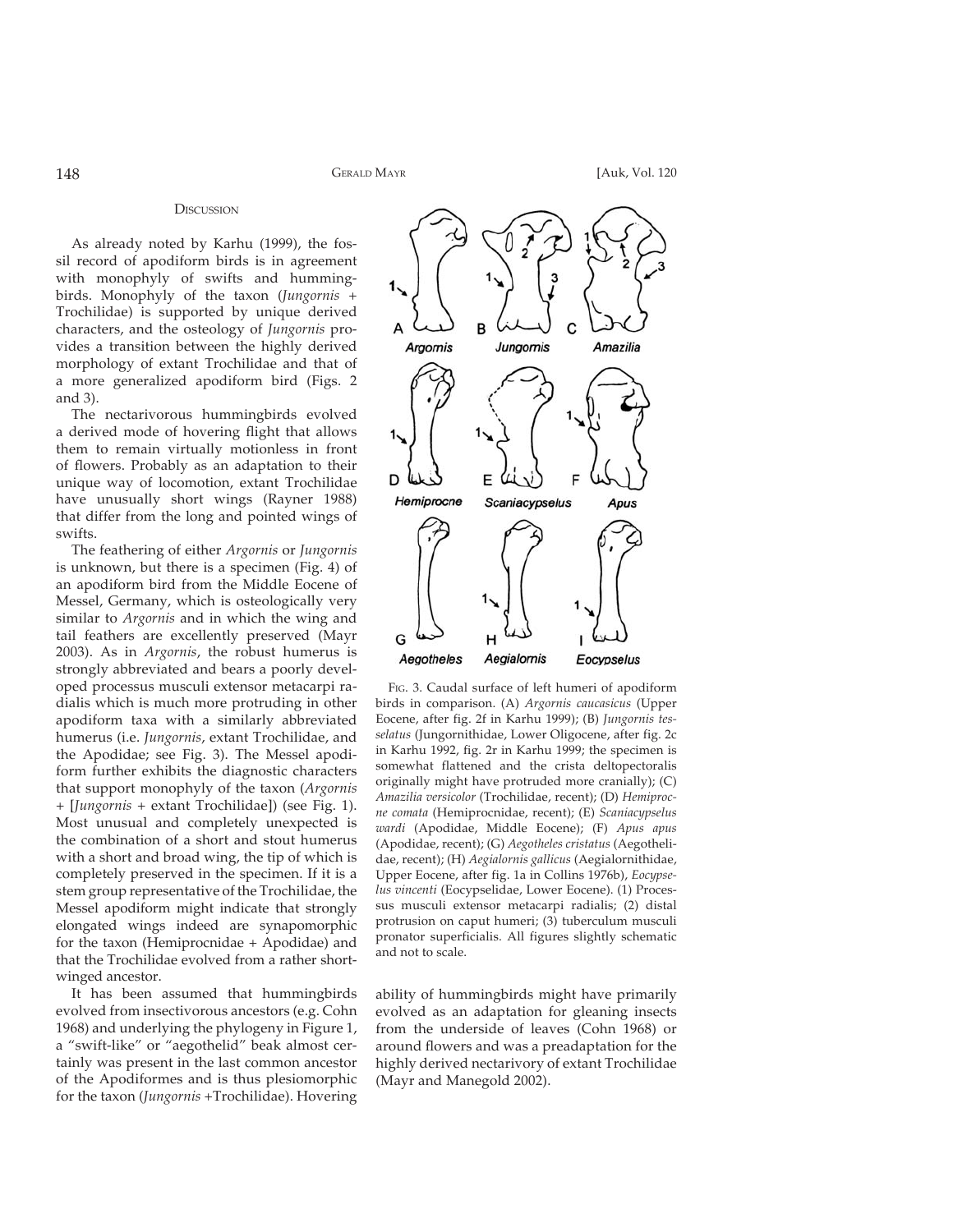

FIG. 4. *Argornis*-like fossil apodiform bird from the Middle Eocene of Messel (Hessisches Landesmuseum, Darmstadt, Germany, collection number HLMD Be 163) described and discussed in detail in Mayr (2003; fig. 8); scale bar equals 10 mm.

#### **ACKNOWLEDGMENTS**

I thank S. Chapman (The Natural History Museum, London) for access to fossil specimens and R. Prum, K. Smith, R. Zusi, and two anonymous reviewers for comments on the manuscript. S. Tränkner (Forschungsinstitut Senckenberg) took the photograph.

### LITERATURE CITED

- BALLMANN, P. 1976. Fossile Vögel aus dem Neogen der Halbinsel Gargano (Italien), zweiter Teil. Scripta Geologica 38:1–59.
- BAUMEL, J. J., AND L. M. WITMER. 1993. Osteologia. Pages 45–132 *in* Handbook of Avian Anatomy: Nomina Anatomica Avium (J. J. Baumel, A. S. King, J. E. Breazile, H. E. Evans, and J. C. Vanden Berge, Eds.). Publications of the Nuttall Ornithological Club, no. 23.
- COHN, J. M. W. 1968. The convergent flight mechanism of swifts (Apodi) and hummingbirds (Trochili) (Aves). Ph.D. dissertation, University of Michigan, Ann Arbor.
- COLLINS, C. T. 1976a. A review of the Lower Miocene swifts (Aves: Apodiformes). Pages 129–

132 *in* Collected Papers in Avian Paleontology Honoring the 90th Birthday of Alexander Wetmore (S. L. Olson, Ed.). Smithsonian Contributions to Paleobiology, no. 27.

- COLLINS, C. T. 1976b. Two new species of *Aegialornis* from France, with comments on the ordinal affinities of the Aegialornithidae. Pages 121-127 *in* Collected Papers in Avian Paleontology Honoring the 90th Birthday of Alexander Wetmore (S. L. Olson, Ed.). Smithsonian Contributions to Paleobiology, no. 27.
- DYKE, G. 2001. A primitive swift from the London Clay and the relationships of fossil apodiform birds. Journal of Vertebrate Paleontology 21: 195–200.
- HARRISON, C. J. O. 1984. A revision of the fossil swifts (Vertebrata, Aves, suborder Apodi), with descriptions of three new genera and two new species. Mededelingen van de Werkgroep voor Tertiaire en Kwartaire Geologie 21: 157–177.
- JOHANSSON, U. S., T. J. PARSONS, M. IRESTEDT, AND P. G. P. ERICSON. 2001. Clades within the "higher land birds", evaluated by nuclear DNA sequences. Journal of Zoological Systematics and Evolutionary Research 39:37–51.
- KARHU, A. 1988. Novoye semeystvo strizheobraznykh iz paleogena Yevropy [A new family of swift-like birds from the Paleogene of Europe]. Paleontologicheskii zhurnal 3:78–88.
- KARHU, A. 1992. Morphological divergence within the order Apodiformes as revealed by the structure of the humerus. Pages 379–384 *in* Papers in Avian Paleontology Honoring Pierce Brodkorb (K. E. Campbell, Ed.). Natural History Museum of Los Angeles County, Science Series, no. 36.
- KARHU, A. 1999. A new genus and species of the family Jungornithidae (Apodiformes) from the Late Eocene of the Northern Caucasus, with comments on the ancestry of hummingbirds. Pages 207–216 *in* Avian Paleontology at the Close of the 20th Century: Proceedings of the 4th International Meeting of the Society of Avian Paleontology and Evolution (S. L. Olson, Ed.). Smithsonian Contributions to Paleobiology, no. 89.
- LIVEZEY, B. C., AND R. L. ZUSI. 2001. Higher-order phylogenetics of modern Aves based on comparative anatomy. Netherlands Journal of Zoology 51:179–205.
- MAYR, G. 2001. The relationships of fossil apodiform birds: A comment on Dyke (2001). Senckenbergiana lethaea 81:1–2.
- MAYR, G. 2002. Osteological evidence for paraphyly of the avian order Caprimulgiformes (nightjars and allies). Journal für Ornithologie 143:82–97.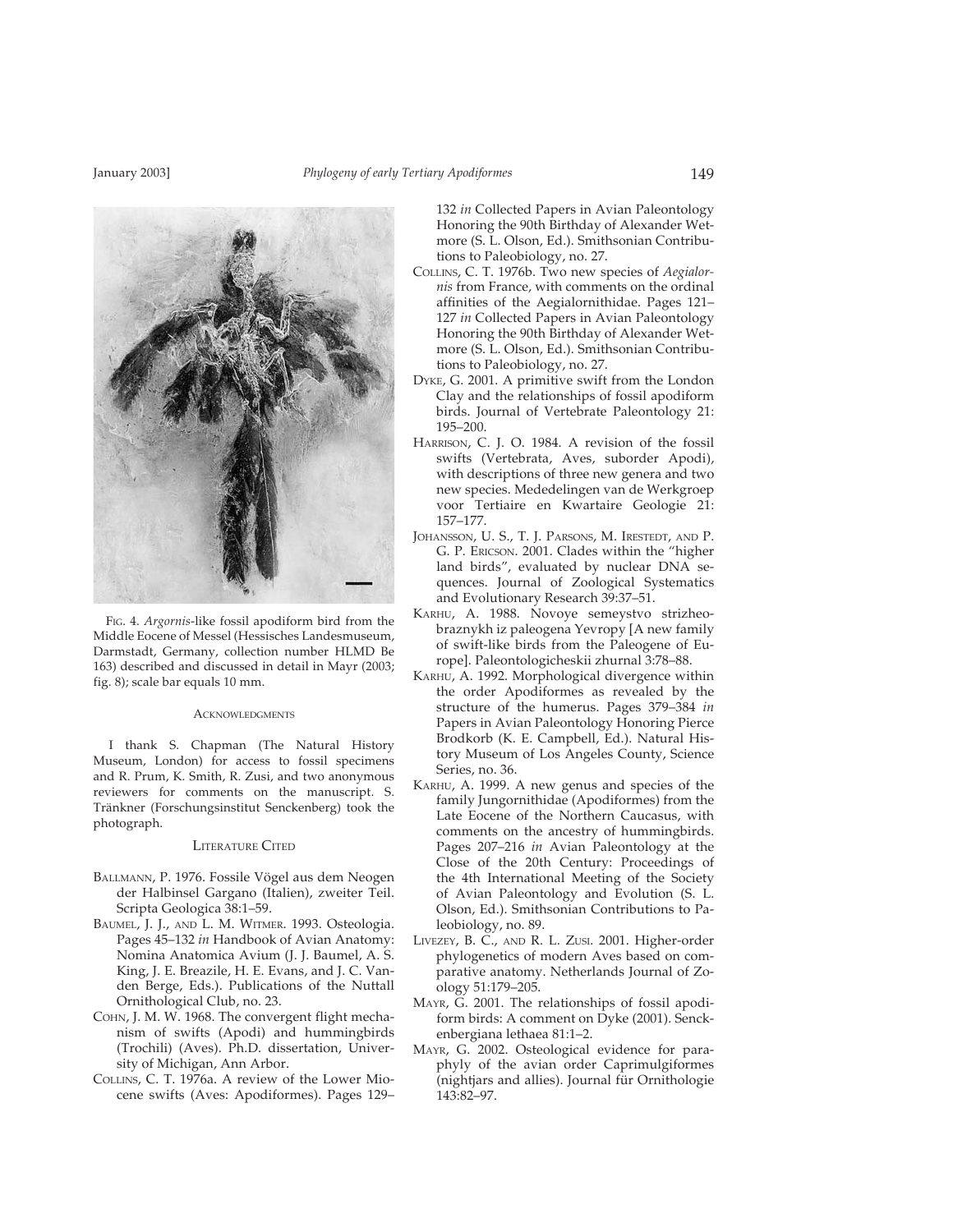- MAYR, G. 2003. A new Eocene swift-like bird with a peculiar feathering. Ibis 145: in press.
- MAYR, G., AND A. MANEGOLD. 2002. Eozäne Stammlinienvertreter von Schwalmvögeln und Seglern aus der Grube Messel bei Darmstadt. Sitzungsberichte der Gesellschaft Naturforschender Freunde zu Berlin (Neue Folge) 41:21–35.
- MAYR, G., AND D. S. PETERS. 1999. On the systematic position of the Middle Eocene swift *Aegialornis szarskii* Peters 1985 with description of a new swift-like bird from Messel (Aves: Apodiformes). Neues Jahrbuch für Geologie und Paläontologie Monatshefte 1999:312–320.
- MLÍKOWSKÝ, J. 2002. Cenozoic Birds of the World. Part 1: Europe. Ninox Press, Praha, Czech Republic.
- MOURER-CHAUVIRÉ, C. 1978. La poche à phosphate de Ste. Neboule (Lot) et sa faune de vertébrés du Ludien Supérieur. Oiseaux. Palaeovertebrata 8:217–229.
- MOURER-CHAUVIRÉ, C. 1988. Les Aegialornithidae (Aves: Apodiformes) des Phosphorites du Quercy. Comparaison avec la forme de Messel. Courier Forschungsinstitut Senckenberg 107: 369–381.
- PETERS, D. S. 1985. Ein neuer Segler aus der Grube Messel und seine Bedeutung für den Status der

APPENDIX. Character descriptions.

**1**. Coracoid, facies articularis sternalis greatly widened dorso-ventrally, greatest dorso-ventral width at least half of greatest medio-lateral width: absent (0), present (1).

**2**. Coracoid, processus acrocoracoideus long, distance from center of facies articularis scapularis to tip of processus acrocoracoideus measuring about one third of entire length of coracoid, and tip of processus acrocoracoideus reaching much farther medially than medial margin of shaft: absent (0), present (1). Concerning *Scaniacypselus*, this feature is visible in *S. szarskii* (see figure 4 in Peters 1985).

**3**. Furcula, extremitas omalis with long and slender processus acromialis and distinct, laterally protruding facies articularis acrocoracoidea: absent (0), present (1).

**4**. Sternum, cranially protruding, bifurcated spina externa: absent (0), present (1).

**5**. Sternum, sulci/facies articulares coracoidei: concave (0), saddle-shaped or slightly convex (1).

**6**. Sternum, facies articulares coracoidei contacting the rostrum sterni: absent (0), present (1). See Karhu (1988) for condition of this feature in *Jungornis* and Mourer-Chauviré (1988) for *Aegialornis*.

**7**. Humerus, crista deltopectoralis proximo-distally narrow, strongly protruding and tapering: absent (0), present (1).

**8**. Humerus, processus musculi extensor meta-

Aegialornithidae (Aves: Apodiformes). Senckenbergiana lethaea 66:143–164.

- RAYNER, J. M. 1988. Form and function in avian flight. Current Ornithology 5:1–66.
- SIBLEY, C. G., AND J. E. AHLQUIST. 1990. Phylogeny and Classification of Birds: A Study in Molecular Evolution. Yale University Press, New Haven, Connecticut.
- STRESEMANN, E. 1927–1934. Aves. *In* Handbuch der Zoologie (W. Kükenthal, and T. Krumbach, Eds.). Walter de Gruyter, Berlin and Leipzig.
- SWOFFORD, D. L. 1993. PAUP: Phylogenetic Analysis Using Parsimony, version 3.1. Illinois Natural History Survey, Champaign.
- VANDEN BERGE, J. C., AND G. A. ZWEERS. 1993. Myologia. Pages 189–247 *in* Handbook of Avian Anatomy: Nomina Anatomica Avium (J. J. Baumel, A. S. King, J. E. Breazile, H. E. Evans, and J. C. Vanden Berge, Eds.). Publications of the Nuttall Ornithology Club, no. 23.
- ZUSI, R. L., AND G. D. BENTZ. 1982. Variation of a muscle in hummingbirds and swifts and its systematic implications. Proceedings of the Biological Society of Washington 95:412–420.

*Associate Editor: R. Prum*

carpi radialis (Fig. 3; terminology after Zusi and Bentz 1982) strongly developed and protruding: present (0), absent (1).

**9**. Humerus, processus musculi extensor metacarpi radialis shifted proximally, situated in proximal two thirds of the bone: present (0), absent (1).

**10**. Humerus, ratio length of bone: width of shaft in midsection: not as follows  $(0)$ , <7.0  $(1)$ , <5.0  $(2)$ . This character, which indicates the relative squatness of the bone, has been coded as "ordered".

**11**. Humerus, well marked fossa musculi brachialis: present (0), absent (1).

**12**. Humerus, intumescentia humeri strongly raised with abrupt and steeply sloping dorsal margin: absent (0), present (1). Concerning *Scaniacypselus*, this feature is visible in *S. wardi*.

**13**. Humerus, caput humeri bearing a distinct distal protrusion: absent (0), present (1). This feature only occurs within *Jungornis* and extant Trochilidae (Fig. 3) and allows "extreme supination of the adducted humerus during hovering flight" (Karhu 1999:215).

**14**. Humerus, tuberculum musculi pronator superficialis (terminology after Karhu 1988) strongly ventrally protruding: absent (0), present (1). This tubercle only occurs within *Jungornis* and extant Trochilidae (Fig. 3); in the latter it is situated farther proximally.

**15**. Humerus, dorsal margin of distal end with sharp crest distal to processus musculi extensor metacarpi radialis: absent (0), present (1).